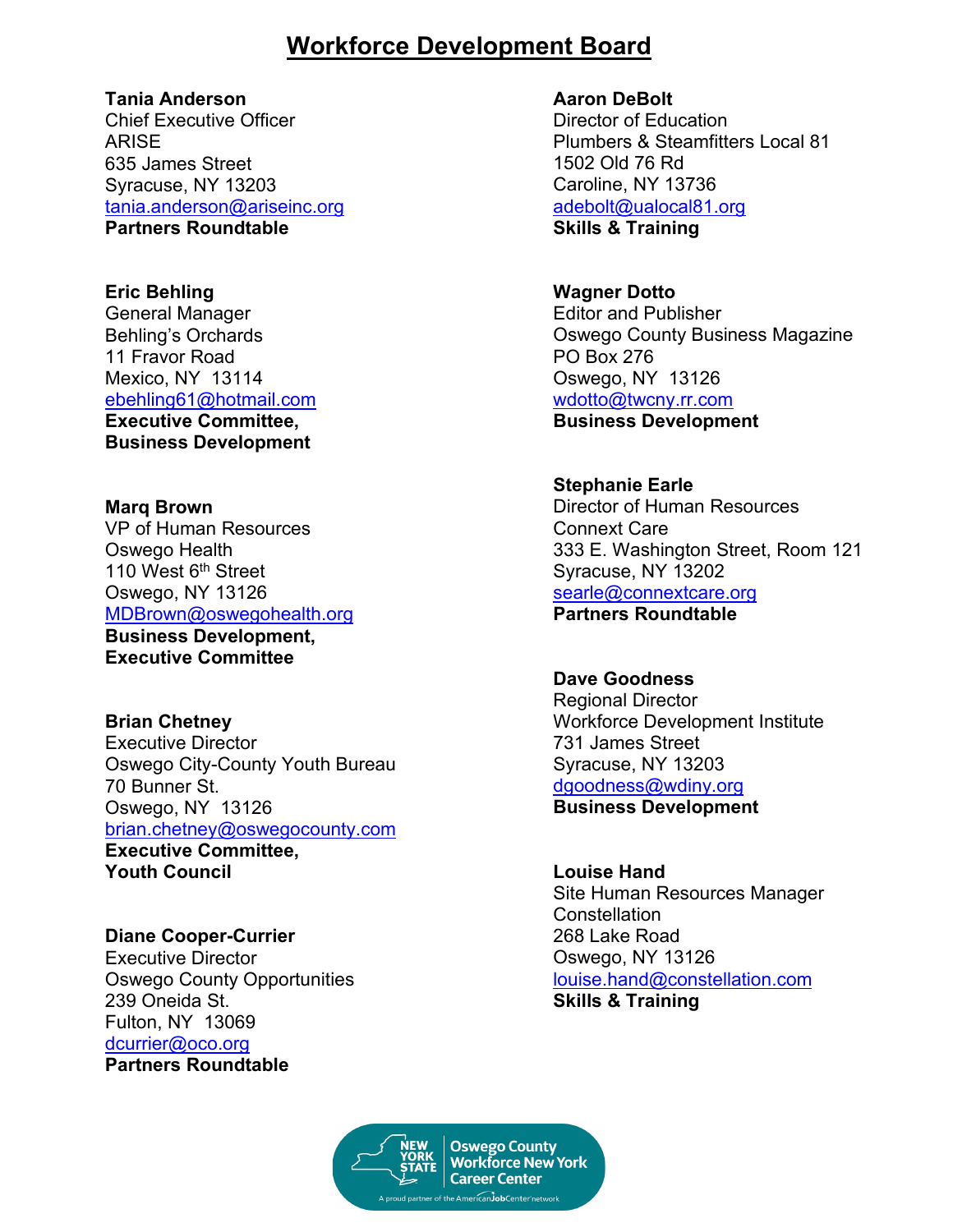# **Workforce Development Board**

### **Patrick Harrington**

President/Assistant Business Manager IBEW Local 43 4568 Waterhouse Road Clay, NY 13041 [pharrington@ibew43.org](mailto:pharrington@ibew43.org) **Skills & Training** 

**Greg Hilton** Continuous Improvement Leader Huhtamaki 100 State St. Fulton, NY 13069 [greg.hilton@us.huhtamaki.com](mailto:greg.hilton@us.huhtamaki.com) **Skills & Training** 

**Brian Hotaling** Supervising Labor Services **Representative** NYSDOL 200 North Second St Fulton, NY 13069 [Brian.Hotaling@labor.ny.gov](mailto:Brian.Hotaling@labor.ny.gov) **Partners Roundtable** 

**Keiko Kimura**  Associate Vice President of Academic Affairs/Dean of Fulton Campus 11 River Glen Drive Fulton, NY 13069 [kkimura@cayuga-cc.edu](mailto:kkimura@cayuga-cc.edu) **Partners Roundtable, Executive** 

**Committee**

**Joseph Murabito** Owner/Operator Morningstar 8179 Crane Watch Circle Baldwinsville, NY 13027 [murabito@morningstarcares.com](mailto:murabito@morningstarcares.com) **Skills & Training** 

**Bruce Phelps President** Fulton Tool Company, Inc. 802 West Broadway Fulton, NY 13069 [bbp320@aol.com](mailto:bbp320@aol.com) **Business Development** 

**Andrew Quinn** Director of Human Resources Novelis POBox28, 448 Co. Rte. 1A, Oswego, NY 13126 [andrew.quinn@novelis.adityabirla.com](mailto:andrew.quinn@novelis.adityabirla.com) **Skills & Training** 

**Patrick Sheppard** District Office Manager NYSED ACCES-VR 333 East Washington Street Syracuse, NY 13202 [psheppar@mail.nysed.gov](mailto:psheppar@mail.nysed.gov) **Partners Roundtable** 

**Piper Titus Kline** CFO Page Trucking 2758 Trombley Rd, Weedsport, NY 13166 [ptitus@pagetrucking.com](mailto:ptitus@pagetrucking.com) **Business Development**

**Christopher Todd** District Superintendent **CiTi** 179 County Rte. 64 Mexico, NY 13114 [ctodd@oswegoboces.org](mailto:ctodd@oswegoboces.org) **Partners Roundtable**